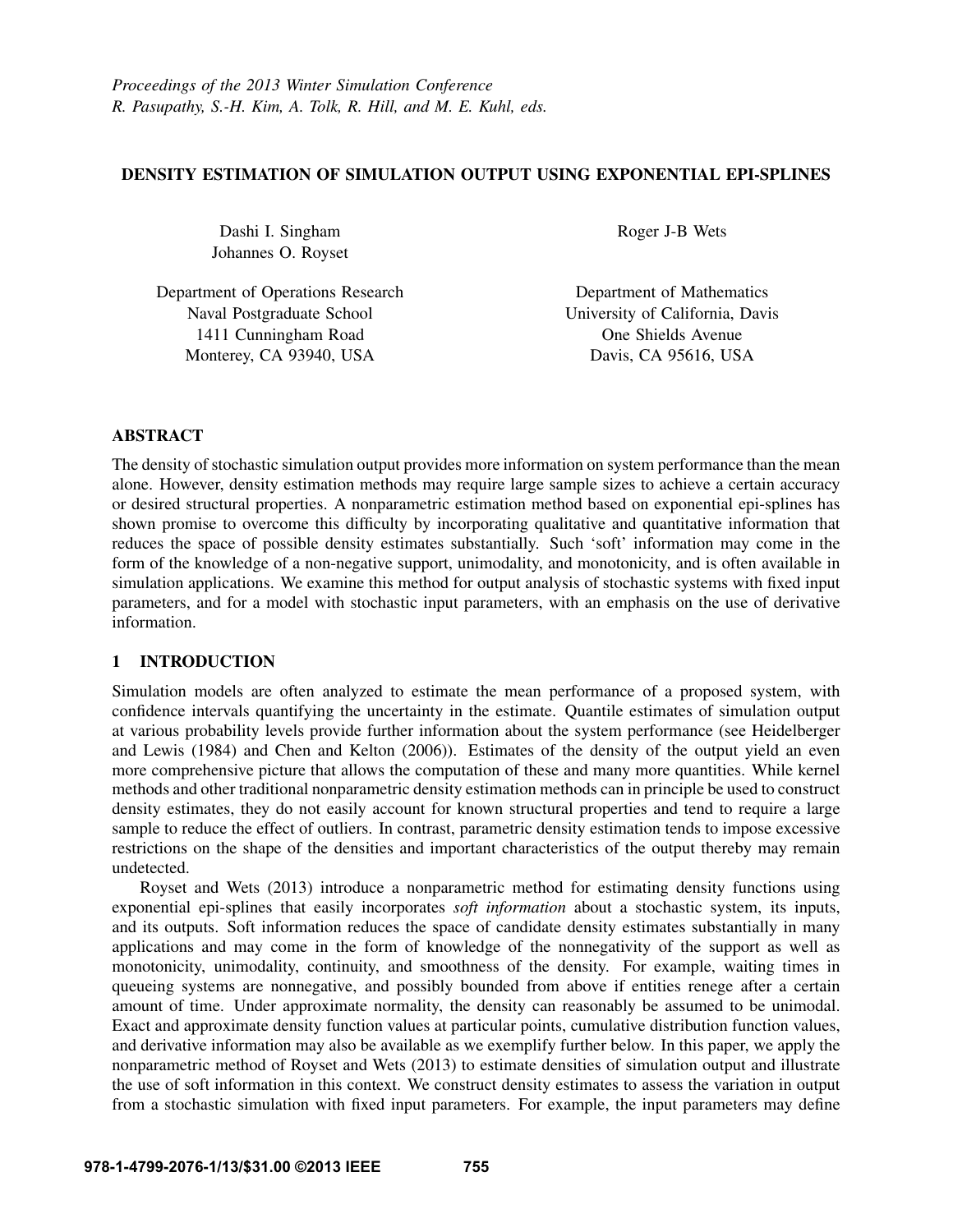| <b>Report Documentation Page</b>                                                                                                                                                                                                                                                                                                                                                                                                                                                                                                                                                                                                                                                                                                                                                                                                                                                                                             |                                                                              |                                      |                                |                         | Form Approved<br>OMB No. 0704-0188                 |  |  |
|------------------------------------------------------------------------------------------------------------------------------------------------------------------------------------------------------------------------------------------------------------------------------------------------------------------------------------------------------------------------------------------------------------------------------------------------------------------------------------------------------------------------------------------------------------------------------------------------------------------------------------------------------------------------------------------------------------------------------------------------------------------------------------------------------------------------------------------------------------------------------------------------------------------------------|------------------------------------------------------------------------------|--------------------------------------|--------------------------------|-------------------------|----------------------------------------------------|--|--|
| Public reporting burden for the collection of information is estimated to average 1 hour per response, including the time for reviewing instructions, searching existing data sources, gathering and<br>maintaining the data needed, and completing and reviewing the collection of information. Send comments regarding this burden estimate or any other aspect of this collection of information,<br>including suggestions for reducing this burden, to Washington Headquarters Services, Directorate for Information Operations and Reports, 1215 Jefferson Davis Highway, Suite 1204, Arlington<br>VA 22202-4302. Respondents should be aware that notwithstanding any other provision of law, no person shall be subject to a penalty for failing to comply with a collection of information if it<br>does not display a currently valid OMB control number.                                                           |                                                                              |                                      |                                |                         |                                                    |  |  |
| 1. REPORT DATE<br><b>DEC 2013</b>                                                                                                                                                                                                                                                                                                                                                                                                                                                                                                                                                                                                                                                                                                                                                                                                                                                                                            |                                                                              | 2. REPORT TYPE                       |                                | <b>3. DATES COVERED</b> | 00-00-2013 to 00-00-2013                           |  |  |
| <b>4. TITLE AND SUBTITLE</b>                                                                                                                                                                                                                                                                                                                                                                                                                                                                                                                                                                                                                                                                                                                                                                                                                                                                                                 |                                                                              |                                      |                                | 5a. CONTRACT NUMBER     |                                                    |  |  |
|                                                                                                                                                                                                                                                                                                                                                                                                                                                                                                                                                                                                                                                                                                                                                                                                                                                                                                                              | <b>Density Estimation of Simulation Output Using Expotential EPI-Splines</b> |                                      | 5b. GRANT NUMBER               |                         |                                                    |  |  |
|                                                                                                                                                                                                                                                                                                                                                                                                                                                                                                                                                                                                                                                                                                                                                                                                                                                                                                                              |                                                                              |                                      |                                |                         | 5c. PROGRAM ELEMENT NUMBER                         |  |  |
| 6. AUTHOR(S)                                                                                                                                                                                                                                                                                                                                                                                                                                                                                                                                                                                                                                                                                                                                                                                                                                                                                                                 |                                                                              |                                      |                                |                         | 5d. PROJECT NUMBER                                 |  |  |
|                                                                                                                                                                                                                                                                                                                                                                                                                                                                                                                                                                                                                                                                                                                                                                                                                                                                                                                              |                                                                              |                                      |                                |                         | 5e. TASK NUMBER                                    |  |  |
|                                                                                                                                                                                                                                                                                                                                                                                                                                                                                                                                                                                                                                                                                                                                                                                                                                                                                                                              |                                                                              |                                      |                                |                         | 5f. WORK UNIT NUMBER                               |  |  |
| 7. PERFORMING ORGANIZATION NAME(S) AND ADDRESS(ES)<br><b>Naval Postgraduate School, Department of Operations</b><br>Research, Monterey, CA, 93943                                                                                                                                                                                                                                                                                                                                                                                                                                                                                                                                                                                                                                                                                                                                                                            |                                                                              |                                      |                                |                         | 8. PERFORMING ORGANIZATION<br><b>REPORT NUMBER</b> |  |  |
| 9. SPONSORING/MONITORING AGENCY NAME(S) AND ADDRESS(ES)                                                                                                                                                                                                                                                                                                                                                                                                                                                                                                                                                                                                                                                                                                                                                                                                                                                                      |                                                                              |                                      |                                |                         | 10. SPONSOR/MONITOR'S ACRONYM(S)                   |  |  |
|                                                                                                                                                                                                                                                                                                                                                                                                                                                                                                                                                                                                                                                                                                                                                                                                                                                                                                                              |                                                                              |                                      |                                | NUMBER(S)               | 11. SPONSOR/MONITOR'S REPORT                       |  |  |
| 12. DISTRIBUTION/AVAILABILITY STATEMENT<br>Approved for public release; distribution unlimited                                                                                                                                                                                                                                                                                                                                                                                                                                                                                                                                                                                                                                                                                                                                                                                                                               |                                                                              |                                      |                                |                         |                                                    |  |  |
| 13. SUPPLEMENTARY NOTES<br>Proceedings of the 2013 Winter Simulation Conference, 8-11 Dec, Washington, DC, pp. 755-765.                                                                                                                                                                                                                                                                                                                                                                                                                                                                                                                                                                                                                                                                                                                                                                                                      |                                                                              |                                      |                                |                         |                                                    |  |  |
| 14. ABSTRACT<br>The density of stochastic simulation output provides more information on system performance than the<br>mean alone. However, density estimation methods may require large sample sizes to achieve a certain<br>accuracy or desired structural properties. A nonparametric estimation method based on exponential<br>epi-splines has shown promise to overcome this difficulty by incorporating qualitative and quantitative<br>information that reduces the space of possible density estimates substantially. Such ?soft? information may<br>come in the form of the knowledge of a non-negative support, unimodality, and monotonicity, and is often<br>available in simulation applications. We examine this method for output analysis of stochastic systems with<br>fixed input parameters, and for a model with stochastic input parameters, with an emphasis on the use of<br>derivative information. |                                                                              |                                      |                                |                         |                                                    |  |  |
| 15. SUBJECT TERMS                                                                                                                                                                                                                                                                                                                                                                                                                                                                                                                                                                                                                                                                                                                                                                                                                                                                                                            |                                                                              |                                      |                                |                         |                                                    |  |  |
| 16. SECURITY CLASSIFICATION OF:                                                                                                                                                                                                                                                                                                                                                                                                                                                                                                                                                                                                                                                                                                                                                                                                                                                                                              |                                                                              | 17. LIMITATION OF<br><b>ABSTRACT</b> | 18. NUMBER<br>OF PAGES         | 19a. NAME OF            |                                                    |  |  |
| a. REPORT<br>unclassified                                                                                                                                                                                                                                                                                                                                                                                                                                                                                                                                                                                                                                                                                                                                                                                                                                                                                                    | b. ABSTRACT<br>unclassified                                                  | c. THIS PAGE<br>unclassified         | Same as<br><b>Report (SAR)</b> | 11                      | <b>RESPONSIBLE PERSON</b>                          |  |  |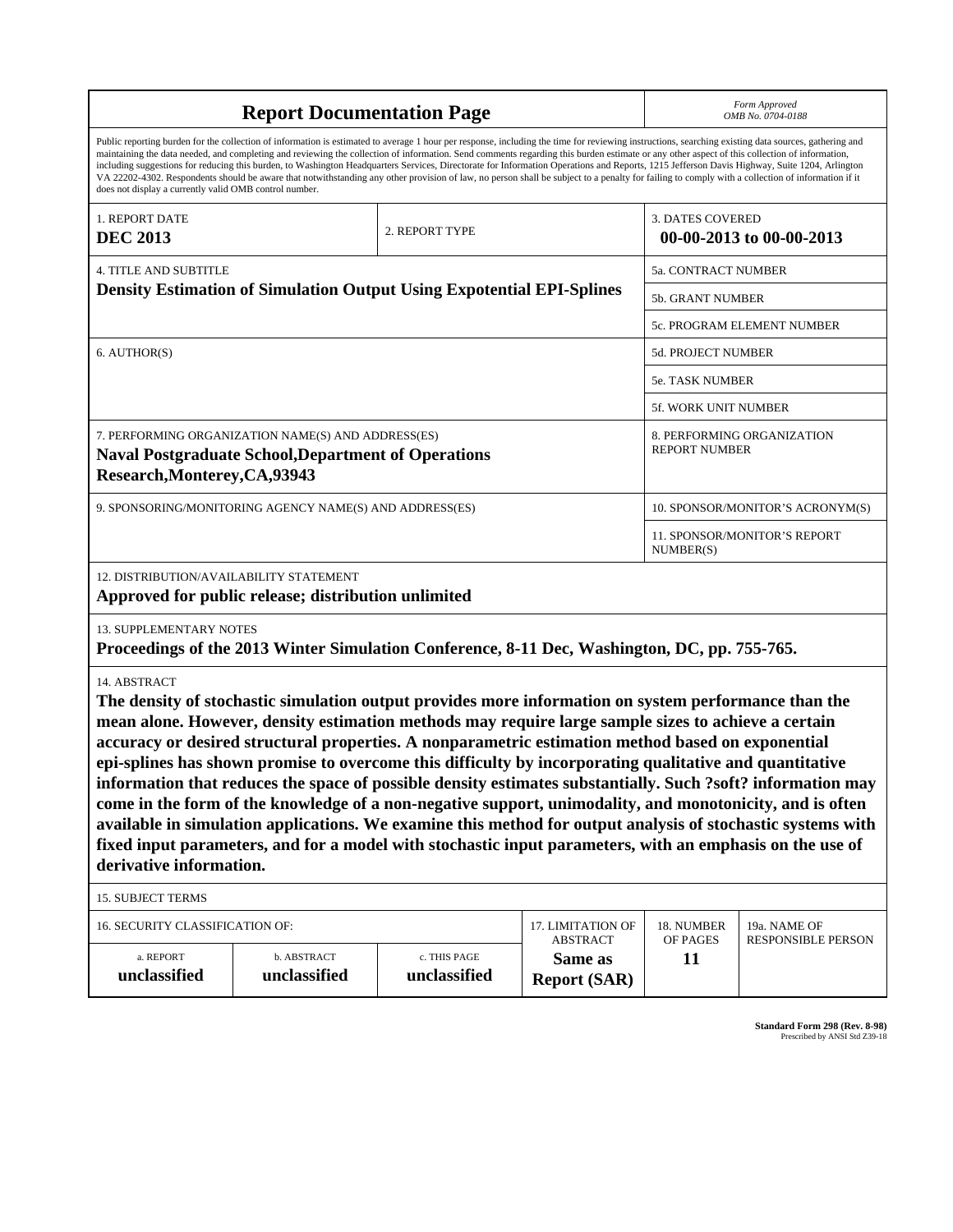the distribution of input random variates. However, these input parameters may be uncertain and varying them is also important for sensitivity analysis. While this is a situation which is typically computationally demanding, we demonstrate that when including soft information, such as knowledge of derivatives, highquality estimates of the output density are achieved with as little as 10 runs of the simulation model. In principle, the nonparametric method of Royset and Wets (2013) applies in any finite dimension, but we here focus on a single output quantity of interest.

Exponential epi-splines are functions that are compositions of the exponential function with epi-splines. Epi-splines are piecewise polynomial as related to classical splines, but instead of focusing on interpolation aim at approximation. They also relax the typical requirement of continuity and smoothness of splines. Exponential epi-splines approximate to an arbitrary accuracy essentially any density function encountered in practice and also easily allow for the consideration of soft information. Royset and Wets (2013) develop a nonparametric maximum-likelihood based density estimator using exponential epi-splines and show asymptotic and finite sample-size results, including almost-sure convergence to the true density as the sample size tends to infinity. By restricting the shape of possible densities to consider, fewer samples are often required to construct an estimate that meets the requirements of the analyst. Simulation experiments are usually costly and time consuming to run, and therefore this estimator appears especially well suited to that context. The use of exponential epi-spline estimators of output densities differs substantially from current analysis of simulation output; see Alexopolous (2006) for a general overview of simulation output analysis and Chen and Kelton (2008) for density estimation methods using histograms.

The remainder of the paper is organized as follows. Section 2 provides background on the nonparameteric method of Royset and Wets (2013). Section 3 discusses different types of soft information. Section 4 presents computational experiments, and Section 5 concludes and discusses future applications.

## 2 EPI-SPLINES FOR DENSITY ESTIMATION

We briefly outline the density estimation method developed in Royset and Wets (2013) and let  $x$  be a random variable, with density h, describing an output quantity of interest from a stochastic simulation. An exponential epi-spline estimate of  $h$ , based on a sample of size  $n$ , is given by

$$
h^n(x) = e^{-s^n(x)}, \quad x \in \mathbb{R},\tag{1}
$$

where  $s^n$  is an epi-spline constructed from the sample as described below. We start, however, with a description of epi-splines.

In general, epi-splines are real-valued functions defined on a closed interval that is partitioned by a mesh  $m = (m_0, m_1, \ldots, m_N)$ , with  $m_{k-1} < m_k$  for  $k = 1, 2, \ldots, N$ . An epi-spline is of order p if  $s : [m_0, m_N] \to \mathbb{R}$  is polynomial of degree p in each open segment  $(m_{k-1}, m_k), k = 1, 2, \ldots, N$ , and is finite valued at the mesh points  $m_0, m_1, \ldots, m_N$ . Exponential epi-splines of order two capture many common densities exactly, including the normal and exponential densities, and essentially all other densities to an arbitrary accuracy as the number of partitions  $N$  grows; see Royset and Wets (2013) for details.

An epi-spline s of order p and mesh  $m = (m_0, m_1, ..., m_N)$  is defined by  $(p+2)N + 1$  parameters, which allow for finite-parameter optimization in a maximum-likelihood estimation problem. Specifically, we define the epi-spline parameter  $r = (s_0, s_1, \ldots, s_N, a_1, a_2, \ldots, a_N)$ , where  $(s_0, s_1, \ldots, s_N)$  are the values of the epi-spline s on the mesh. The remaining parameters  $(a_1, a_2, \ldots a_N)$  are each  $(p + 1)$ -tuples that contain the polynomial coefficients for the corresponding interval. This means that for a given epi-spline s and a particular value x in an interval  $(m_{k-1}, m_k)$ , we have

$$
s(x) = \sum_{i=0}^{p} a_{k,i}(x - m_{k-1})^{i}.
$$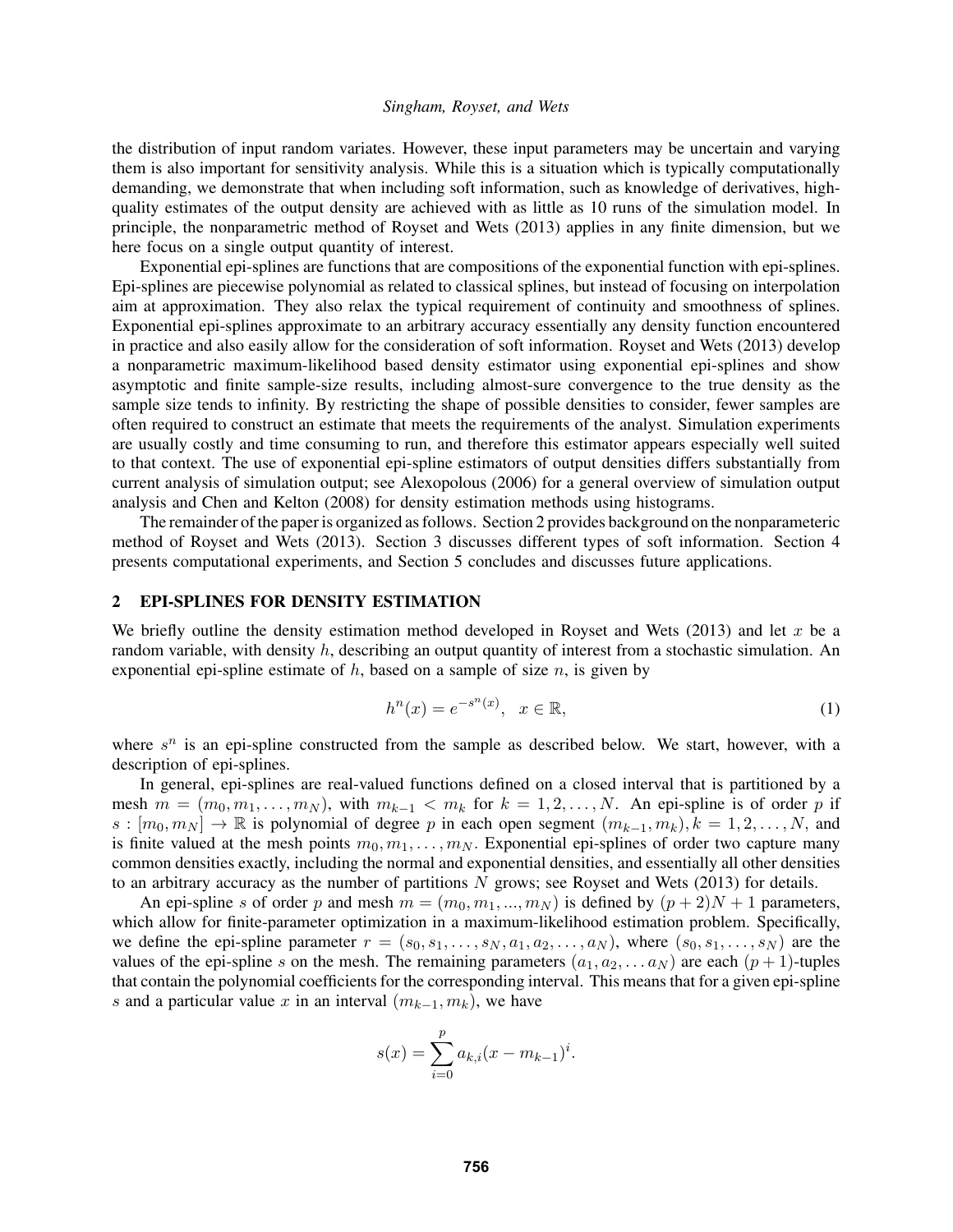Combining these facts, we find that  $s(x) = \langle c(x), r \rangle$  for all  $x \in [m_0, m_N]$ , with  $c : [m_0, m_N] \rightarrow$  $\mathbb{R}^{(p+2)N+1}$  being defined by

$$
c(x) = \begin{cases} (0_{N+1+(p+1)(k-1)}, 1, (x - m_{k-1}), \dots, (x - m_{k-1})^p, 0_{(p+1)(N-k)}), \\ \text{if } x \in (m_{k-1}, m_k), k = 1, 2, \dots, N; \\ (0_k, 1, 0_{N-k+(p+1)N}), \quad \text{if } x = m_k, k = 0, 1, \dots, N. \end{cases}
$$

Consequently, for a given mesh, an epi-spline of order  $p$  is uniquely defined by its epi-spline parameter  $r$ as the 'basis' function  $c$  is simply determined by the mesh and  $p$ .

Returning to (1), we obtain  $s^n$ , or equivalently the corresponding epi-spline parameter  $r^n$ , by maximizing the likelihood that the corresponding exponential epi-spline  $\exp(-s^n(\cdot)) = \exp(-\langle c(\cdot), r^n \rangle)$  is the density corresponding to a sample. Let  $x_1, \ldots, x_n$  be a sample realization. Then, maximizing the likelihood is equivalent to minimizing the negative log-likelihood, which yields the problem

$$
\begin{aligned}\n\textbf{MLP}^n: \quad & \min_r \frac{1}{n} \sum_{i=1}^n \langle c(x_i), r \rangle \\
& \text{s.t.} \int_{d_0}^{d_N} e^{-\langle c(x), r \rangle} dx &= 1; \\
& r & \in \quad R^n,\n\end{aligned}
$$

where we take advantage of the fact that the optimization can be carried out over the epi-spline parameter r, which consists of  $(p+2)N+1$  variables. Moreover,  $R<sup>n</sup>$  is a set, typically polyhedral or at least convex, defined by soft information as exemplified in Section 3. Since the objective function in  $MLP<sup>n</sup>$  is linear, the main challenge with the problem is therefore the nonconvex integral constraint. However, under broad conditions this constraint can be relaxed to a convex constraint resulting in a convex optimization problem solvable by many efficient algorithms; see Royset and Wets (2013) for details. Even in nonconvex cases, our computational experience over thousands of instances indicates that high-quality solutions are easily obtained by standard solvers. An optimal solution, denoted by  $r^n$ , results in an epi-spline  $s^n(\cdot) = \langle c(\cdot), r^n \rangle$ and an exponential epi-spline estimate  $h^n(\cdot) = \exp(-s^n(\cdot)) = \exp(-\langle c(\cdot), r^n \rangle)$ . Under mild assumptions, as  $n \to \infty$ ,  $h^n$  converges uniformly to h (except possibly at the mesh points), and the sequence of solutions  $r^n$  converges to the epi-parameter of the true density; see Royset and Wets (2013) for details.

The above nonparametric density estimation method applies broadly, but the simulation context poses special challenges. For example, suppose that we have a stable single-server queueing simulation where the average customer time in system (TIS) is a function of the mean service time parameter  $\omega$  with the arrival parameters fixed. The output x is the steady-state average customer TIS. We seek the density of x under uncertainty in  $\omega$  given by some distribution. In principle, one way to estimate this density is to sample values of  $\omega$ , simulate the corresponding values of x, and compute an exponential epi-spline estimate of the true density. However, since each value of  $\omega$  requires, most likely, a long simulation to obtain x, the computational cost may become high and effective estimates from small sample sizes become especially pertinent. In addition, the resulting output will be corrupted by simulation error. As an illustration, if the support of the density of  $\omega$  is bounded, then the corresponding values of x should also be bounded, but sampling error may lead to values of x outside those bounds. This sampling error can be managed, and it suffices for the strong consistency of the exponential epi-spline estimator in Royset and Wets (2013) that the probability measure generated by a sample tends to the true measure in a probability metric almost surely. However, we do not address this in further detail, but include a numerical example in Section 4.

## 3 SOFT INFORMATION

The soft information defining the region  $R<sup>n</sup>$  comes in a variety of forms and here we simply give specific examples. We start, however, by observing that the mesh  $m = (m_0, m_1, ..., m_N)$  is typically also informed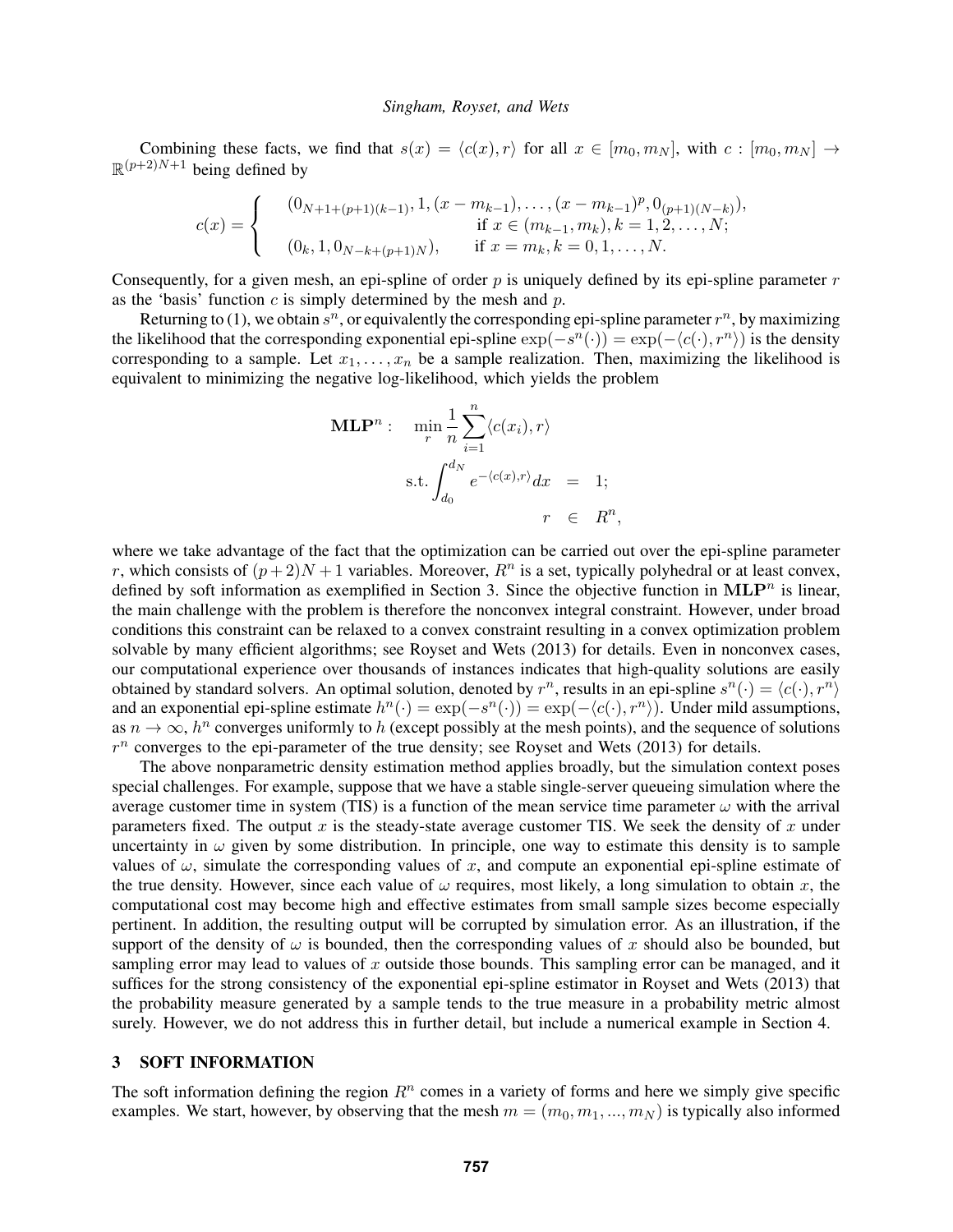by soft information. If the system output is bounded from above and below, then  $m_0$  and  $m_N$  are naturally given by those bounds. The spacing between mesh points can be uniform, or with more closely spaced points in regions where the density is known to vary the most.

We recall the epi-spline parameter

$$
r=(s_0,s_1,\ldots,s_N,a_1,a_2,\ldots,a_N),
$$

with  $a_k = (a_{k,0}, a_{k,1}, ..., a_{k,p})$  for all  $k = 1, 2, ..., N$ . Using these parameters, we formulate the following constraints:

Continuity. We ensure that an exponential epi-spline estimate is lower semi-continuous by imposing the constraint

$$
s_{k-1} \ge a_{k,0}, \quad s_k \ge \sum_{i=0}^p a_{k,i} (m_k - m_{k-1})^i, \quad k = 1, 2, ..., N.
$$

Continuity would require the same constraints with inequalities replaced by equalities.

Smoothness. We ensure a continuously differentiable density by imposing the conditions for continuity and  $\boldsymbol{n}$ 

$$
\sum_{i=1}^{r} i a_{k,i} (m_k - m_{k-1})^{i-1} = a_{k+1,1}, \ k = 1, 2, ..., N - 1.
$$

Pointwise Fisher information. We define the pointwise Fisher information of an exponential epi-spline density  $h$  at  $x$  to be

$$
h'(x)/h(x) = -\langle c'(x), r \rangle = -\sum_{i=1}^{p} i a_{k,i} (x - m_{k-1})^{i-1}
$$

for  $x \in (m_{k-1}, m_k)$ , which can then be bounded from above and/or below.

Monotonicity. We achieve a nondecreasing (nonincreasing) density by imposing nonnegativity (nonpositivity) on  $h'(x)/h(x)$  for all  $x \in (m_{k-1}, m_k), k = 1, 2, ..., N$  as described above, as well as for  $k = 1, 2, ..., N$ ,

$$
s_{k-1} \geq (\leq) a_{k,0}, \ \ s_k \leq (\geq) \sum_{i=0}^p a_{k,i} (m_k - m_{k-1})^i.
$$

Strongly unimodal. A density is strongly unimodal if it is continuous and log-concave. Consequently, if  $h(x) = \exp(-\langle c(x), r \rangle), x \in [m_0, m_N],$  strong unimodality requires that  $\langle c(x), r \rangle$  is a convex function in x. This condition is ensured if (i) continuity is imposed (see above), (ii) for  $k = 1, 2, ..., N - 1$ , the epi-spline's left derivative at  $m_k$  is no larger than its right derivative, i.e., for  $k = 1, 2, ..., N - 1$ ,

$$
\sum_{i=1}^{p} i a_{k,i} (m_k - m_{k-1})^{i-1} \le a_{k+1,1},
$$

and (iii) on each  $(m_{k-1}, m_k)$ ,  $k = 1, 2, ..., N$ ,  $\langle c(x), r \rangle$  is a convex function in x, i.e., for  $k = 1, 2, ..., N$ ,  $x \in (m_{k-1}, m_k),$ 

$$
\sum_{i=2}^{p} i(i-1)a_{k,i}(x - m_{k-1})^{i-2} \ge 0.
$$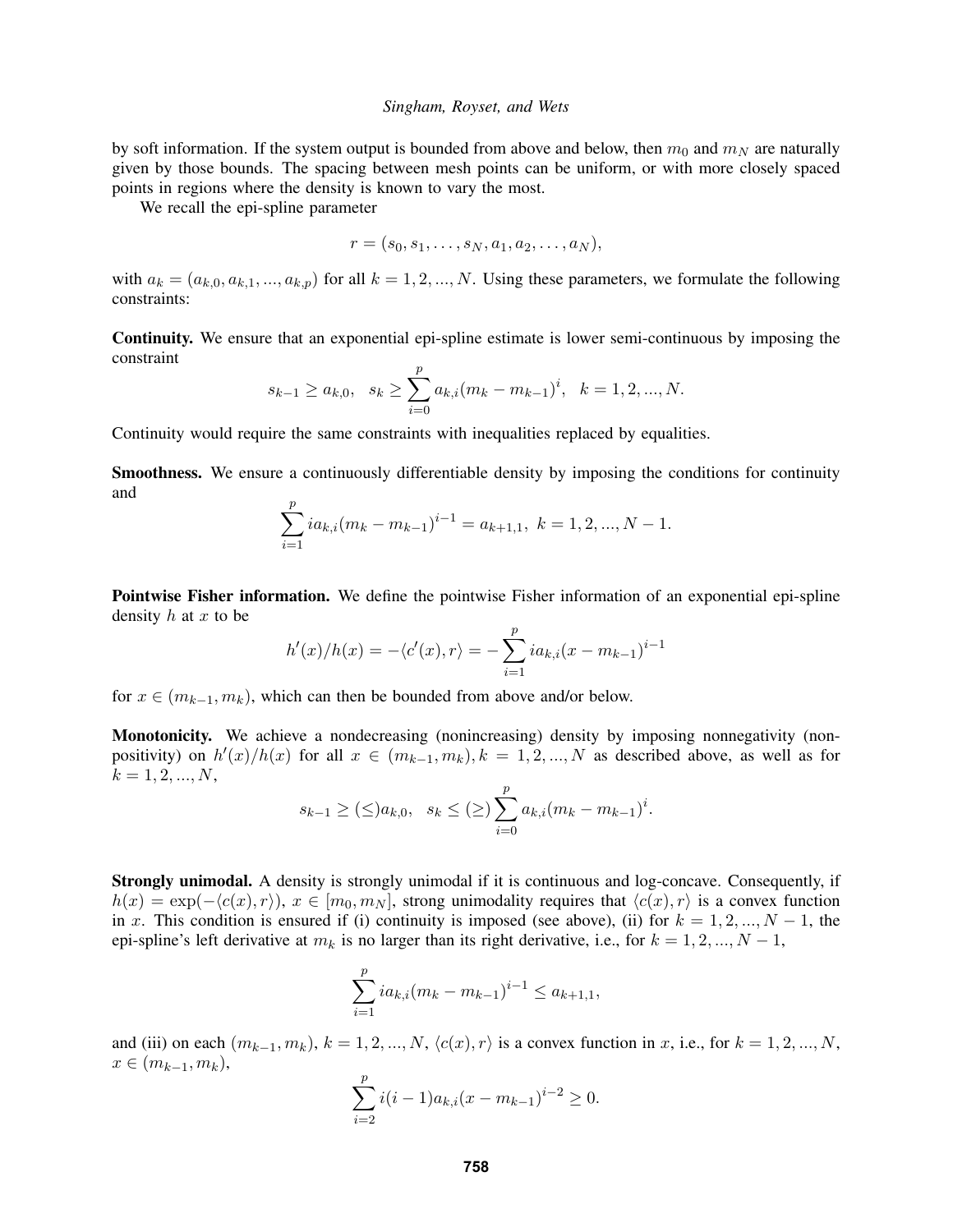Here, the obvious interpretations are required when  $p = 0, 1$ .

**Bounds on cumulative distribution functions.** If the cumulative distribution function at  $\gamma \in [m_0, m_N]$ of the estimated density  $h^n$  must lie between the lower bound l and the upper bound u, then we obtain the following constraints

$$
\int_{m_0}^{\gamma}e^{-\langle c(x),r\rangle}dx\leq u\text{ and }\int_{\gamma}^{m_N}e^{-\langle c(x),r\rangle}dx\leq 1-l.
$$

Bijective functions and derivative information. We next discuss derivative information about the stochastic system and suppose that the output quantity of interest is (conceptually) given by

$$
x = g(\omega),
$$

where q is a real-valued function that takes as input  $\omega$ . The stochasticity of the system derives from the uncertainty about  $\omega$ , which may be modeled by a random vector or stochastic process in general. In this paragraph, however, we assume that  $\omega$  is a scalar-valued random variable. (While most stochastic simulations involve more than one input parameter, we here envision, for example, a study of a single input parameter of high importance, with other parameters fixed.) We assume that for a given  $\omega$ , the simulation returns  $g(\omega)$  and the derivative  $g'(\omega)$ . We refer to Fu (2006) for methods to generate derivatives such as infinitesimal perturbation analysis. If the function q is differentiable and bijective, then derivative information can be used to calculate the output density exactly at certain points. Specifically, if the derivative of g and the density of  $\omega$  (denoted as  $f_{\omega}(\omega)$ ) are known, the density of the output can be calculated exactly at certain points using the following change of variables formula:

$$
h(x) = h(g(\omega)) = \frac{1}{|g'(\omega)|} f_{\omega}(\omega).
$$

This information results in the following constraints for the exponential epi-spline estimate at any  $x$  for which the true density  $h$  is known

$$
\sum_{i=0}^{p} a_{k,i}(x - m_{k-1})^{i} = -\log h(x)
$$
\n(2)

where k is the interval such that  $x \in (m_{k-1}, m_k)$ . Of course, given a specific simulation model, derivatives of q or even the value x may not be available exactly and the above equality may be replaced by

$$
-\log \tilde{h}(\tilde{x}) - \epsilon \le \sum_{i=0}^{p} a_{k,i} (x - m_{k-1})^i \le -\log \tilde{h}(\tilde{x}) + \epsilon
$$

where  $\tilde{h}$  and  $\tilde{x}$  are approximate values, and  $\epsilon$  a tolerance.

#### 4 COMPUTATIONAL EXAMPLES

We describe three examples that illustrate the method. We choose examples where the true density is known so that a mean squared error is computable as

$$
MSE = \int (h^n(x) - h(x))^2 h(x) dx.
$$

All results are computed using common random numbers for 100 replications, with different levels of soft information applied. We compare exponential epi-spline estimates of order two to those calculated using kernel estimation. We adopt the standard kernel density estimator in MATLAB version R2012a with a gaussian kernel, and do not modify the default (optimized) calculation of the bandwidth.  $MLP<sup>n</sup>$  is solved using fmincon of MATLAB, typically in under one minute of run time on a dual-core 2.2 GHz processor.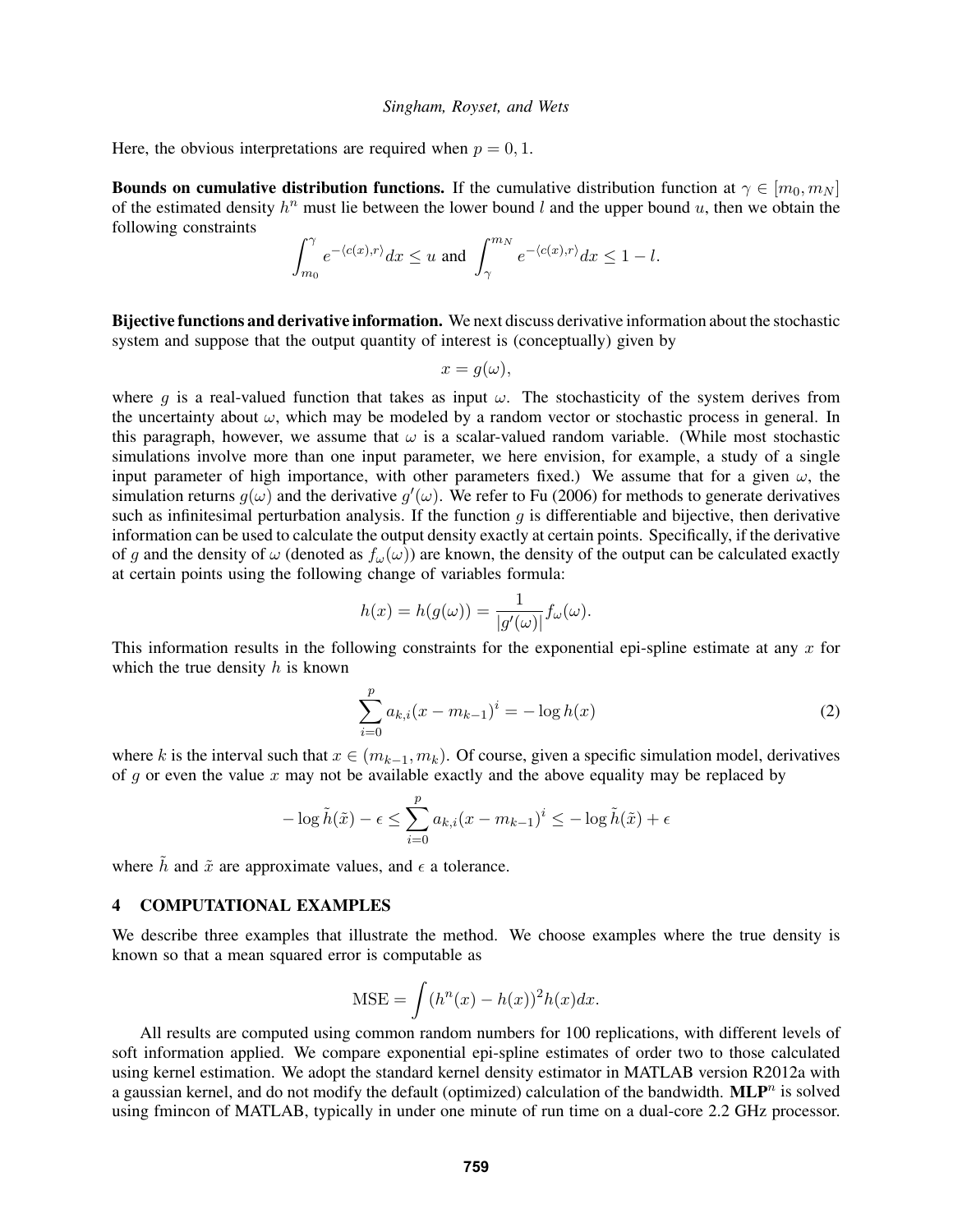#### 4.1 Lognormal Distribution

As a basic example to illustrate the benefits of using soft information, we consider the case where  $\omega$  is a standard normal random variable and  $x = e^{\omega}$ , so x has a standard lognormal distribution. We estimate the density for 100 replications, each with samples of 10 points. Table 1 shows the average and standard deviation of MSE values across the 100 replications. We perform eight experiments using exponential epi-spline estimates with different combinations of soft information. As with any non-parametric estimation, some constraints on the class of functions under consideration are required to obtain meaningful results. All exponential epi-splines are computed under the assumptions of continuity, smoothness, pointwise Fisher information in  $[-2, 2]$ , and number of partitions  $N = 20$ . The mesh partitions are determined by taking equally spaced intervals within the range of sample data widened by one standard deviation at each end.

| Information                       | Average MSE | <b>Standard Deviation</b> |
|-----------------------------------|-------------|---------------------------|
| Unimodal (U)                      | 0.0385      | 0.0251                    |
| Lower Bound (LB)                  | 0.0254      | 0.0194                    |
| Median (CDF)                      | 0.0340      | 0.0214                    |
| U, LB, CDF                        | 0.0267      | 0.0233                    |
| U, LB, CDF and Derivative (1pt)   | 0.0245      | 0.0190                    |
| U, LB, CDF and Derivative (2pts)  | 0.0183      | 0.0185                    |
| U, LB, CDF and Derivative (5pts)  | 0.0060      | 0.0071                    |
| U, LB, CDF and Derivative (10pts) | 0.0036      | 0.0035                    |
| Kernel                            | 0.0416      | 0.0373                    |

Table 1: MSE results for lognormal data.

The first row constrains the density to be unimodal, and the second places a lower bound on the support at zero. Because we know that the true median is 1, we can also constrain the cumulative distribution function to be 0.5 at 1 as a third experiment. A fourth experiment includes all three classes of constraints. In view of Table 1, it appears that adding the lower bound contributes the greatest reduction in MSE out of the first four experiments. Rows 5-8 show the effect from constraining the density values at observed realizations of  $x$  using (2). Constraining the density at more points leads to better estimates as expected, and increasing the amount of soft information also generally results in decreasing the standard deviations of the estimates. We find that these types of derivative constraints contribute to a major reduction in MSE, especially when combined with other soft information. All of the experiments have lower average MSE values than the kernel estimate.

Figure 1 shows typical results for the exponential epi-spline and kernel estimates. In addition to having lower MSE values, exponential epi-splines meet qualitative requirements and visually tend to match the true density quite well. In particular, adding derivative information improves 'closeness' of the exponential epi-spline estimate to the true density dramatically. Without ad hoc modifications, kernel estimates might deliver positive density values for negative  $x$  (violating the lower bound constraint) and have bumps at outliers (violating the unimodality constraint).

## 4.2 M/M/1 Queueing Example

This example illustrates the effect of imprecise data from realizations of the output  $x$  obtained by simulation. We return to the example in the last paragraph of Section 2 and aim to estimate the density of the mean customer TIS given that there is uncertainty in the mean service rate parameter. Consider the M/M/1 queue with  $\lambda$  as the arrival rate and  $\omega$  as the service rate with  $\lambda < \omega$ . Then, the mean TIS is  $(\omega - \lambda)^{-1}$ .

We assume that  $\lambda = 1$ , but there is uncertainty in  $\omega$ , which has a uniform distribution  $U(1.5, 2.5)$ ; see Lim and Glynn (2006) and Staum (2009) for similar examples. The mean TIS,  $x$ , of the customers is now a function of  $\omega$ . Specifically,  $x = g(\omega) = (\omega - 1)^{-1}$ , with derivative  $g'(\omega) = -(\omega - 1)^{-2}$ . We want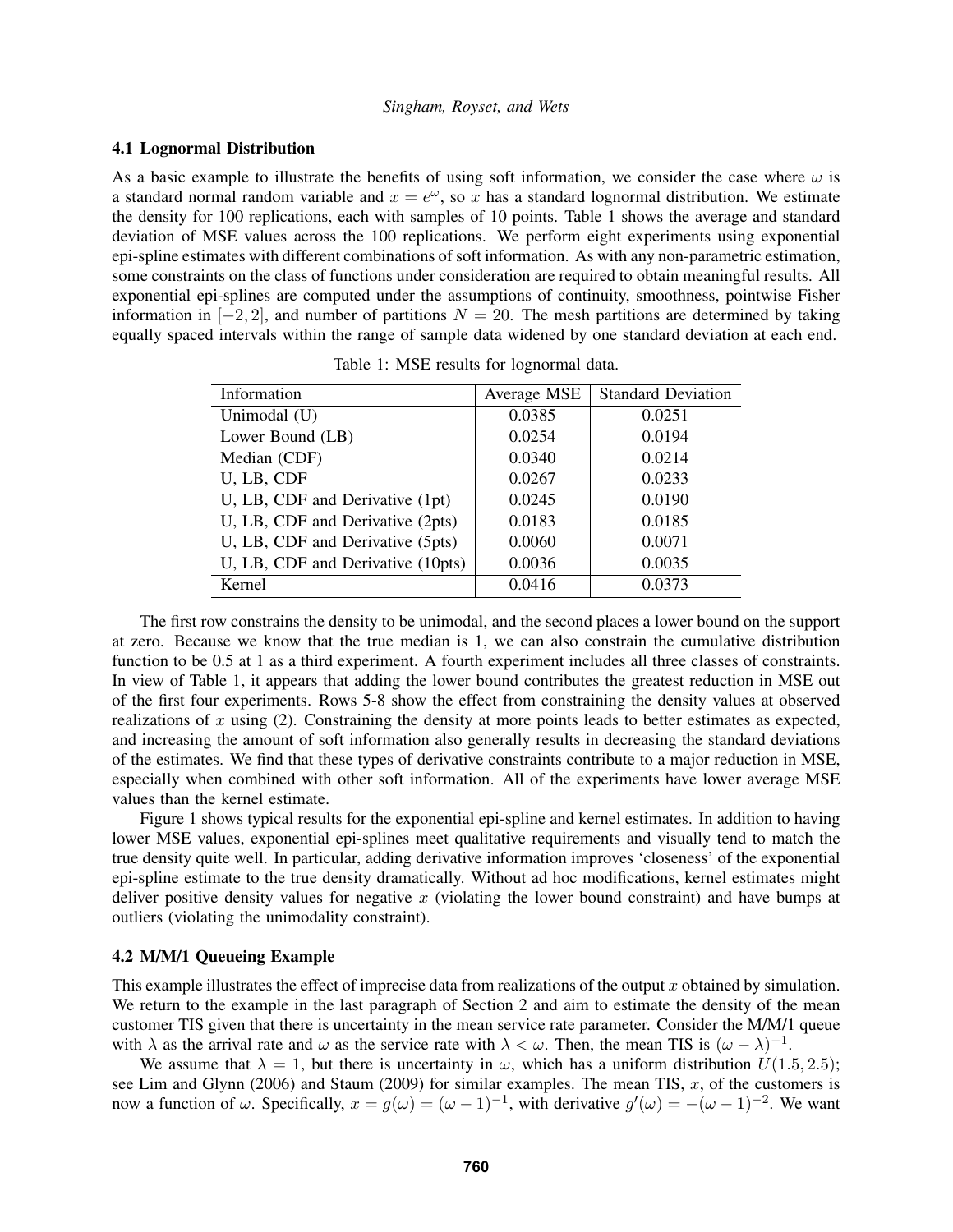

Figure 1: Example density estimates for lognormal density data. Left: Lower bound at zero and unimodality constraints are included as soft information (the MSE is 0.0261). Right: Added derivative information for 10 points (the MSE reduces to 0.0020). The unmodified kernel estimate MSE is 0.0411.

to estimate the density of x given the uncertainty in  $\omega$ . Even though g and g' are known exactly for the M/M/1 queue, we simulate these quantities for each  $\omega$  using one run of 1 million customers. Of course, in more general systems, simulation would be the only option to generate sample points.

| Information               | Average MSE | <b>Standard Deviation</b> |
|---------------------------|-------------|---------------------------|
| Unimodal (U)              | 0.4589      | 0.1577                    |
| Lower & Upper Bound (LU)  | 0.0799      | 0.0762                    |
| Decreasing $(D)$          | 0.4634      | 0.1472                    |
| U, LU, D                  | 0.2285      | 0.1994                    |
| LU and Derivative (1pt)   | 0.0401      | 0.0543                    |
| LU and Derivative (2pt)   | 0.0220      | 0.0277                    |
| LU and Derivative (5pts)  | 0.0085      | 0.0139                    |
| LU and Derivative (10pts) | 0.0011      | 0.0016                    |
| Kernel                    | 0.4310      | 0.3536                    |

Table 2: MSE results for the M/M/1 example.

In the exponential epi-spline estimates, we include continuity, differentiability, and pointwise Fisher information constraints with values in [-4,0], as well as  $N = 20$ . Each replication uses samples of 10 different  $\omega$  values, each with a simulated mean TIS. Table 2 shows the results for a range of soft information. If we know the density of waiting times has a shape similar to an exponential distribution, we can say that the density is unimodal. Because the density of  $\omega$  is bounded, we know that the true bounds of x are  $\left[\frac{2}{3}, 2\right]$ . However, we heuristically add an extra 0.005 to each end of the range to allow for sampling error. For this example, we may also know that the density function is decreasing. Knowledge of the lower and upper bounds greatly contributes to a reduction in MSE compared to the other types of soft information. Other experiments not shown here reveal that using more conservative lower and upper bounds lead to higher MSE values because epi-splines predict positive densities over areas outside the true range.

Finally, adding derivative information contributes to an additional reduction in MSE, as seen in Table 2. Even though  $x$  and its gradient information are estimated (so technically the soft information constraints are inexact), we still see a great reduction in MSE. The standard deviation also decreases with increasing soft information. Figure 2 shows an example of one replication. The left plot shows an epi-spline with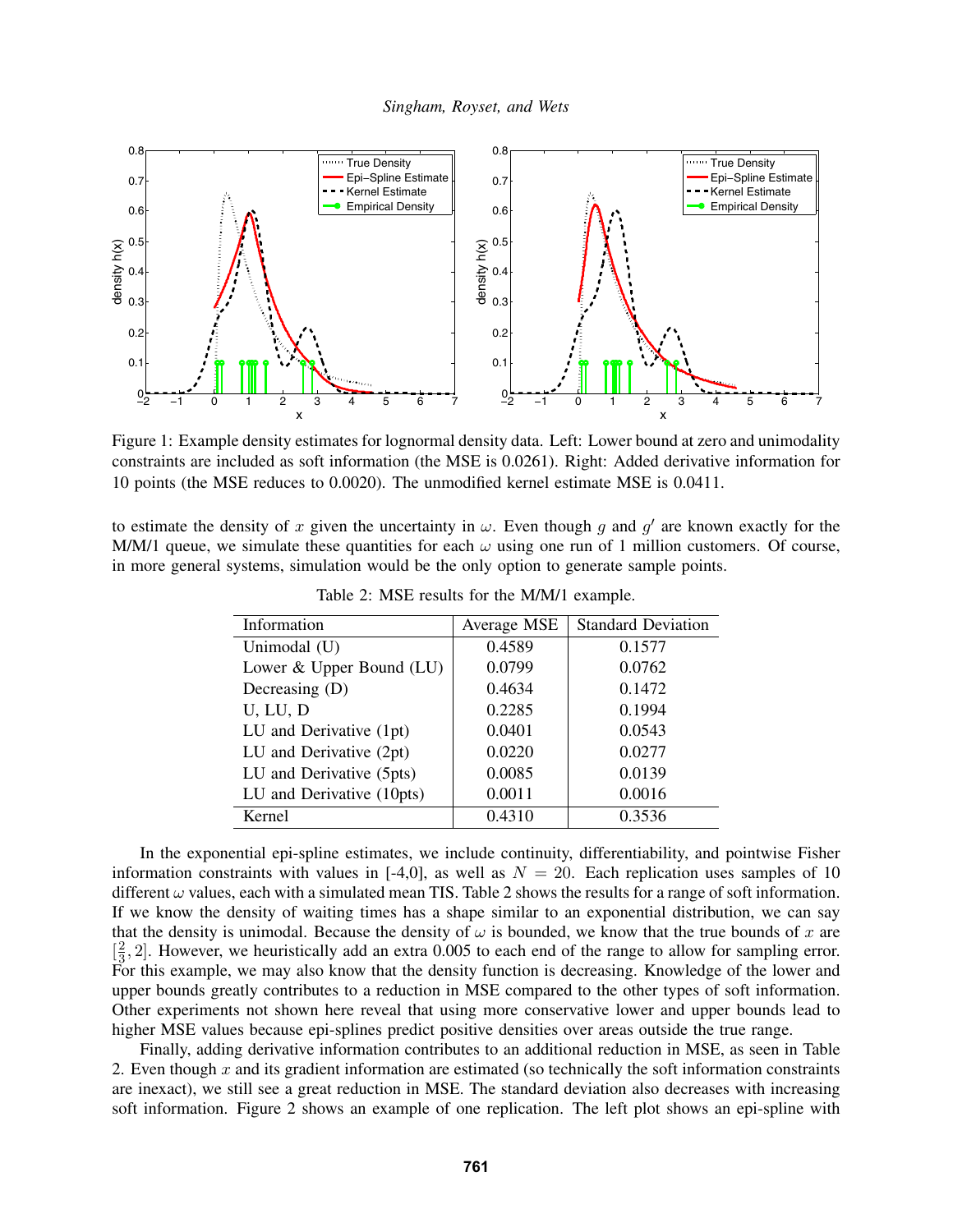

Figure 2: Example for M/M/1 queue mean TIS density. Left: Unimodal, lower & upper bound, & decreasing constraints (the MSE is 0.0675). Right: Added 10 points of derivative information (the MSE is 0.0013). The unmodified kernel estimate MSE is 0.4751.

the soft information constraints of unimodality, lower and upper bounds, and decreasing, and appears to be qualitatively closer than the kernel estimate. The right plot shows the inclusion of gradient information to constrain the density at the sampled values of  $x$ . We see that the epi-spline matches the true density closely in the regions where there are sample points, but not as closely between 1.75 and 2, where there are no sample points.

## 4.3 Simulated Queueing Model with Discontinuous Density

We now analyze output from a slightly more complex simulation model of a queueing system where the output density function is discontinuous. This system is an M/M/1 queue with arrival rate  $\lambda = 1$  and service rate  $\mu = 1.5$ , but 50% of customers who enter the system are held at a separate station for two time units before entering the queue. We wish to estimate the density of the customer TIS. The true density is an equal mixture of the density of the M/M/1 TIS density, and that same density shifted to the right by two minutes. The resulting density is discontinuous at two as half the customers will have two minutes added to their time in system and is given by

$$
h(x) = \frac{1}{2}(\mu - \lambda) \left( e^{-(\mu - \lambda)x} + e^{-(\mu - \lambda)(x-2)} \mathbb{I}_{x>2} \right)
$$

where  $\mathbb{I}_{x>2}$  is the indicator function for the event  $x > 2$ .

We use an event graph model with ranked lists (Schruben and Schruben 2009) to simulate and record tens of thousands of customer TIS values for this queueing system. Then, we sample 100 TIS values and compare the performance of epi-spline and kernel methods in terms of MSE. All experiments use a mesh  $N = 10$ . As exponential epi-spline estimates are not continuous (unless constrained to be so), they can be used to obtain reasonable estimates of a discontinuous density function when the mesh is fine enough to capture discontinuities.

Table 3 shows the effect of soft information, and we see that all the experiments perform similarly in terms of MSE. The first row shows the results with no information, and the second row assumes lower semicontinuity. The third row assumes continuity and differentiability (which we know to be false) and we see that the effect on the average MSE does not change much, though the standard deviation decreases. We can combine lower semicontinuity with a lower bound or Fisher information to obtain slightly improved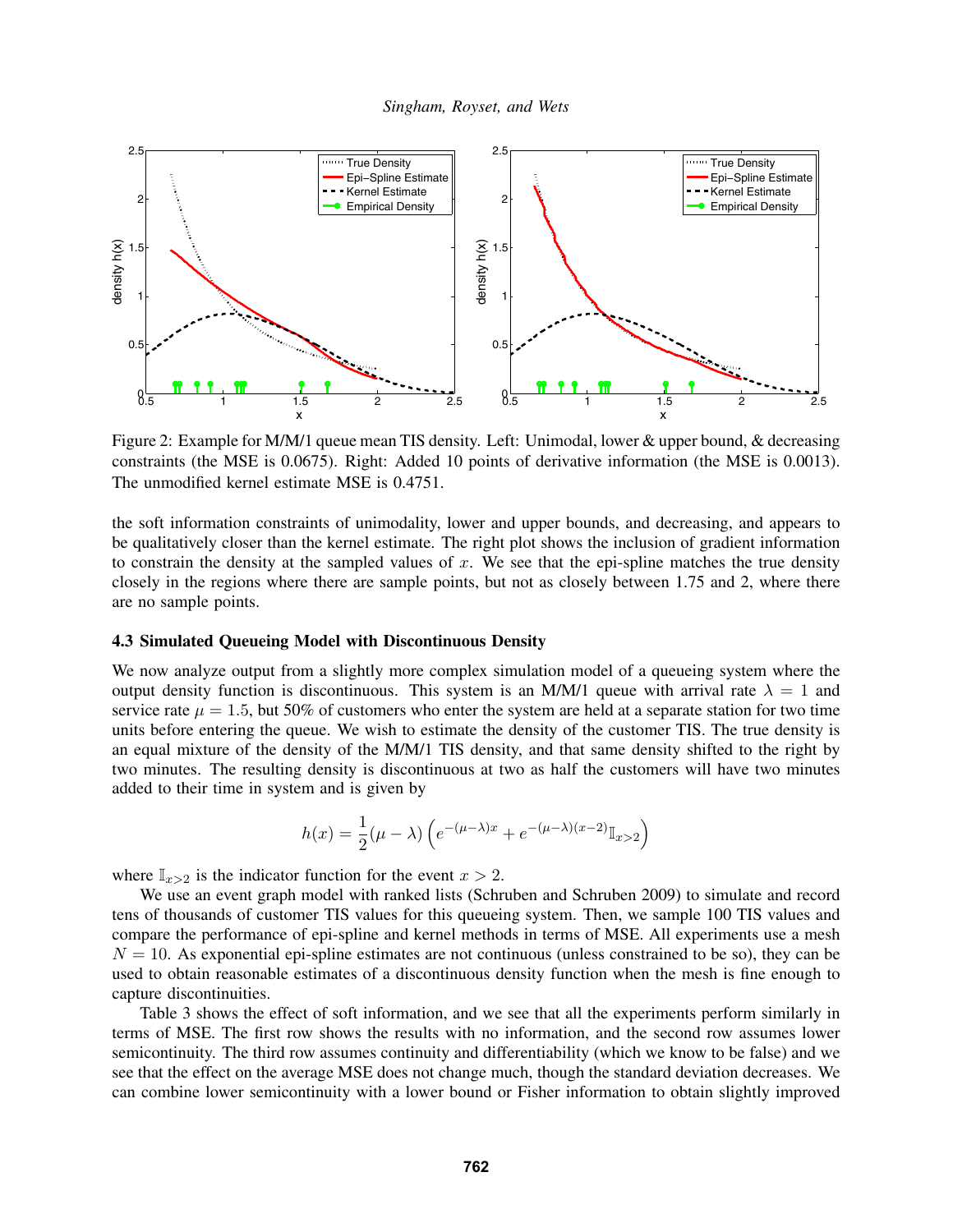results. Finally, we add the constraint that the function is unimodal after a certain point, because the right tail of the true density is decreasing.

| Information                     | Average MSE | <b>Standard Deviation</b> |
|---------------------------------|-------------|---------------------------|
| No information                  | 0.0052      | 0.0070                    |
| Lower Semicontinuous (LSC)      | 0.0045      | 0.0020                    |
| Continuous & Differentiable     | 0.0045      | 0.0011                    |
| LSC and Fisher information (FI) | 0.0040      | 0.0016                    |
| LSC and Lower Bound (LB)        | 0.0040      | 0.0021                    |
| LB, Unimodal Right Tail (URT)   | 0.0035      | 0.0019                    |
| LSC, FI, LB, and URT            | 0.0030      | 0.0017                    |
| Kernel                          | 0.0042      | 0.0008                    |

Table 3: MSE results for discontinuous density example.

Figure 3 shows one replication, where the exponential epi-spline estimate better captures the discontinuity and shape of the density than the kernel estimate. The left plot shows the epi-spline with a lower bound, lower semicontinuous, and Fisher information constraints (within [−4, 0]), while the right plot added the constraint that the density must be unimodal in the right tail of the distribution, which greatly improves the appearance of the density. This example shows that epi-splines can provide a more reasonable structure for density estimates, even when MSE values are comparable to those of kernel methods. Varying the levels of soft information can result in densities with better qualitative properties, even if the MSE does not decrease greatly.



Figure 3: Example for discontinuous density function. Left: Lower semicontinuous, lower bound, and Fisher information (the MSE is 0.0020). Right: Added unimodality constraint to right tail (the MSE is 0.0016). The unmodified kernel estimate MSE is 0.0037.

#### 5 CONCLUSIONS AND OTHER APPLICATIONS

Epi-splines with soft information can be used to construct density functions from limited data samples. Knowledge of soft information constrains the feasible space of possible epi-splines to provide better estimates. We show how simulation analysis can uniquely benefit from the availability of soft information, as the shape or bounds of the density functions for simulation output are often known. Simulation runs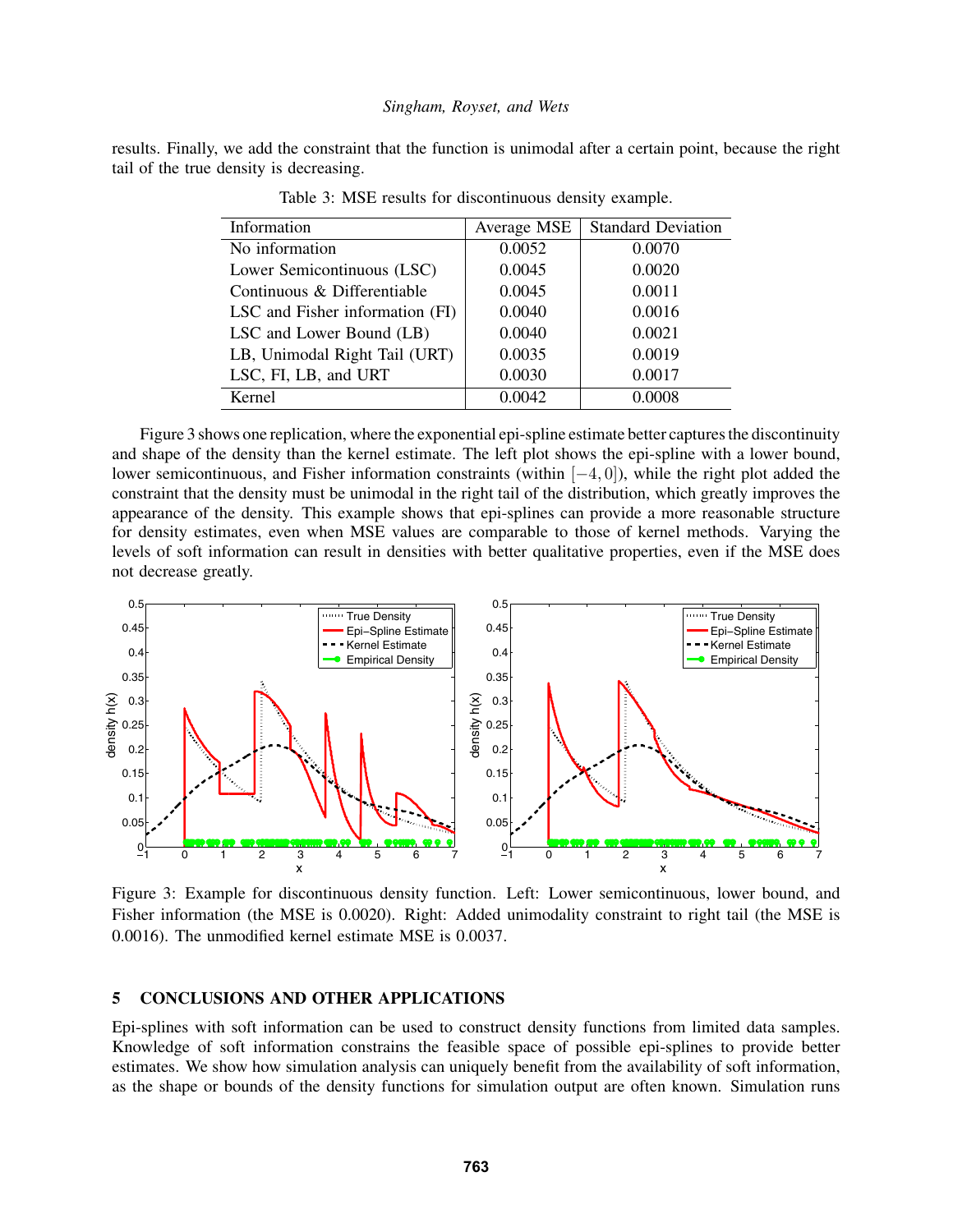can also be expensive, and soft information can help reduce the number of data points needed to construct an estimate. When derivative information is available, the reduction in MSE can be even greater.

Other more explicit information about the density might be known. If we have a reference density that we know will be close to the true density, we can place bounds on the divergence between the estimated density and this reference density. This may be useful in sensitivity analysis, where we have a good estimate for the density for a particular set of input parameters and wish to estimate the density for a slightly different set of parameters. In order to calculate this new density quickly (with a much smaller sample size than that used to calculate the reference density) we can bound the divergence from the old density to be small.

It should be noted that epi-splines can also be used to construct density functions from small data samples to generate input to a simulation model. The presence of soft information can be used to construct epi-spline estimates with more flexibility in shape than a parametric distribution. Additionally, simulation from epi-splines can be performed using acceptance/rejection techniques, where the majorizing function is a piecewise constant function which takes the maximum value of the epi-spline over each segment. Epi-spline density function values are easy to evaluate given that they are piecewise polynomial. We anticipate many future related applications for epi-splines.

## ACKNOWLEDGMENTS

This material is based upon work supported in part by the U.S. Army Research Laboratory and the U.S. Army Research Office under grant numbers 00101-80683, W911NF-10-1-0246 and W911NF-12-1-0273.

## **REFERENCES**

- Alexopolous, C. 2006. "Statistical Estimation in Computer Simulation". In *Handbooks in Operations Research and Management Science: Simulation*, edited by S. Henderson and B. Nelson, Chapter 8, 193–223. Elsevier.
- Chen, E., and W. Kelton. 2006. "Quantile and Tolerance-Interval Estimation in Simulation". *European Journal of Operational Research* 168 (2): 520–540.
- Chen, E., and W. Kelton. 2008. "Estimating Steady-State Distributions via Simulation-Generated Histograms". *Computers & Operations Research* 35 (4): 1003–1016.
- Fu, M. 2006. "Stochastic Gradient Estimation". In *Handbook on Operations Research and Management Science: Simulation*, edited by S. Henderson and B. Nelson, Chapter 19, 575–616. Elsevier.
- Heidelberger, P., and P. Lewis. 1984. "Quantile Estimation in Dependent Sequences". *Operations Research* 32 (1): 185–209.
- Lim, E., and P. W. Glynn. 2006. "Simulation-Based Response Surface Computation in the Presence of Monotonicity". In *Proceedings of the 2006 Winter Simulation Conference*, edited by L. Perrone, F. Wieland, J. Liu, B. Lawson, D. Nicol, and R. Fujimoto, 264–271. Piscataway, New Jersey: Institute of Electrical and Electronics Engineers, Inc.
- Royset, J.O. and R. J-B. Wets 2013. "Nonparametric Density Estimation with Soft Information Using Exponential Epi-Splines". Under Review.
- Schruben, D.L. and L.W. Schruben 2009. "Simulating Dynamic Systems with Event Relationship Graphs". http://www.CustomSimulations.com.
- Staum, J. 2009. "Better Simulation Metamodeling: The Why, What, and How of Stochastic Kriging". In *Proceedings of the 2009 Winter Simulation Conference*, edited by M. D. Rossetti, R. R. Hill, B. Johansson, A. Dunkin, and R. G. Ingalls, 119–133. Piscataway, New Jersey: Institute of Electrical and Electronics Engineers, Inc.

#### AUTHOR BIOGRAPHIES

DASHI SINGHAM is a Research Assistant Professor of Operations Research at the Naval Postgraduate School. Her research interests include simulation input and output analysis and applied statistics.